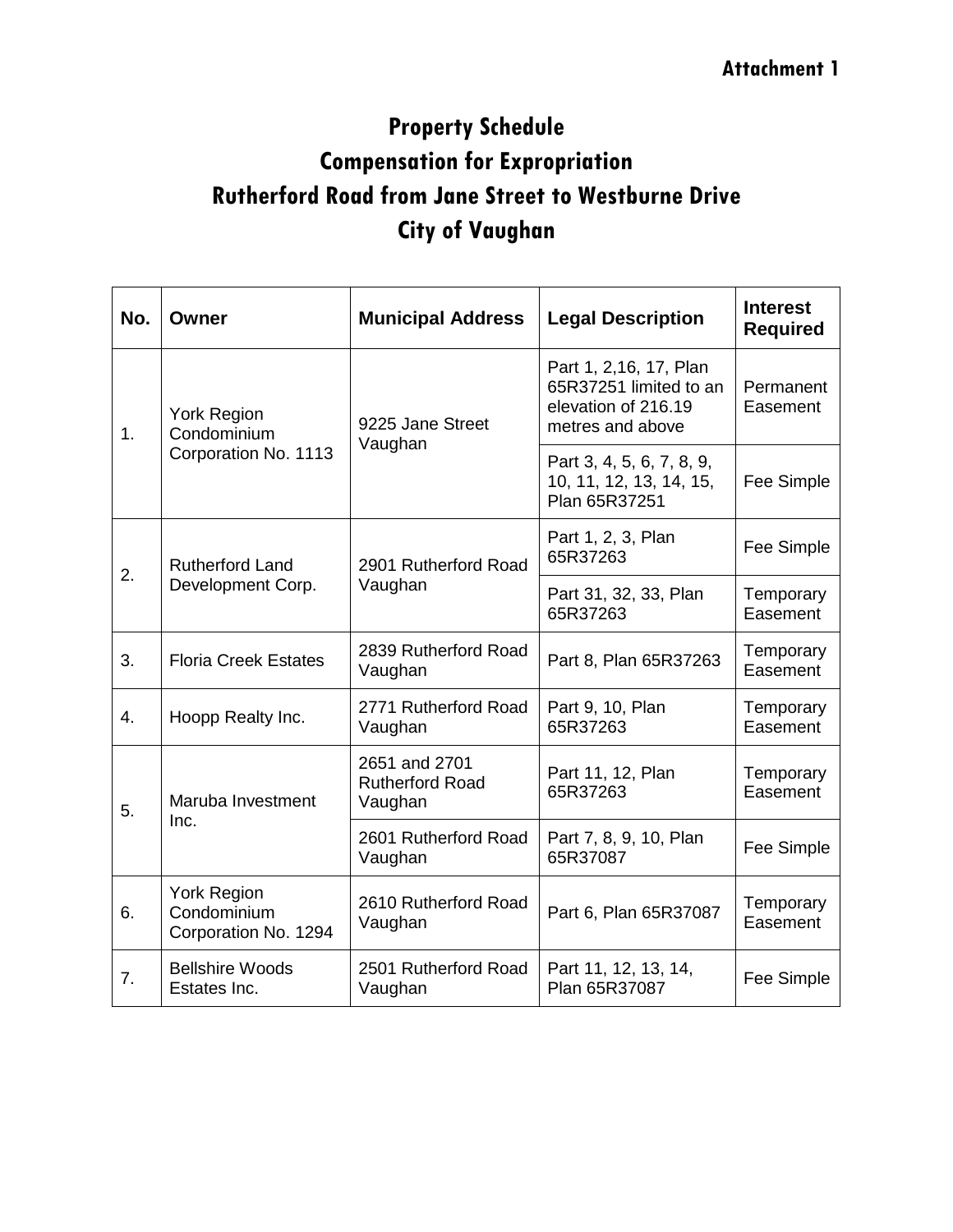| No. | Owner                                                                       | <b>Municipal Address</b>        | <b>Legal Description</b>     | <b>Interest</b><br><b>Required</b> |
|-----|-----------------------------------------------------------------------------|---------------------------------|------------------------------|------------------------------------|
| 8.  | 1354028 Ontario Inc.                                                        | 800-1000 Tesma Way<br>Vaughan   | Part 18, Plan<br>65R37087    | Temporary<br>Easement              |
|     |                                                                             |                                 | Part 19, Plan<br>65R37087    | Fee Simple                         |
| 9.  | <b>Waleed Jawed</b><br>Khanani, Zubair<br>Jawed Khanani, and<br>Anila Jawed | 156 Castlehill Road<br>Vaughan  | Part 1, Plan 65R37129        | Temporary<br>Easement              |
| 10. | Louise Di Cosmo and<br>Fausto Ciro Di Cosmo                                 | 248 Castlehill Road<br>Vaughan  | Part 6, Plan 65R37670        | Temporary<br>Easement              |
| 11. | Byron John Wood and<br>Wendy Yvonne Wood                                    | 1 Greenock Drive<br>Vaughan     | Part 7, Plan 65R37129        | Temporary<br>Easement              |
| 12. | <b>York Region Standard</b><br>Condominium No. 998                          | 2500 Rutherford Road<br>Vaughan | Part 35, Plan<br>65R37129    | Temporary<br>Easement              |
| 13. | Alonkfar Holdings                                                           | 90 Moyal Court<br>Vaughan       | Parts 6, 7, Plan<br>65R37073 | Temporary<br>Easement              |
| 14. | 1878278 Ontario<br>Limited                                                  | 2200 Rutherford Road<br>Vaughan | Part 12, Plan<br>65R37073    | Temporary<br>Easement              |

The temporary easements required are described as a temporary limited interest commencing on registration of the plan of expropriation and will run for a term of 72 months, in, under, over, along and upon and for municipal purposes including, but not limited to, entering on the lands with all vehicles, machinery, workmen and other material for construction purposes, which may include (1) relocation of existing services and utilities, (2) work that supports the construction of municipal infrastructure within the Region's right-ofway, (3) staging and storage of materials and equipment, (4) geo-tech testing, borehole testing, and other investigative works, (5) removal, relocation, and/or installation of signage, (6) landscaping, paving, grading and reshaping the lands to the limit of the reconstruction, (7) the installation and removal of temporary infrastructure related to the construction, and (8) works ancillary to any of the foregoing.

The permanent easement will commence on the date of registration of the easement, and is described as a limited interest in perpetuity, subsurface from an elevation of 216.19 metres and above, including surface rights, along and upon and for the general public for the use and enjoyment of a multiuse pathway and for municipal purposes including but not limited to, entering on the lands with all vehicles, machinery, workmen and other material for construction purposes, as well as public access, which may include (1) relocation of existing services and utilities, (2) work that supports the construction of municipal infrastructure within the Region's right-of-way, (3) staging and storage of materials and equipment, (4) geo-tech